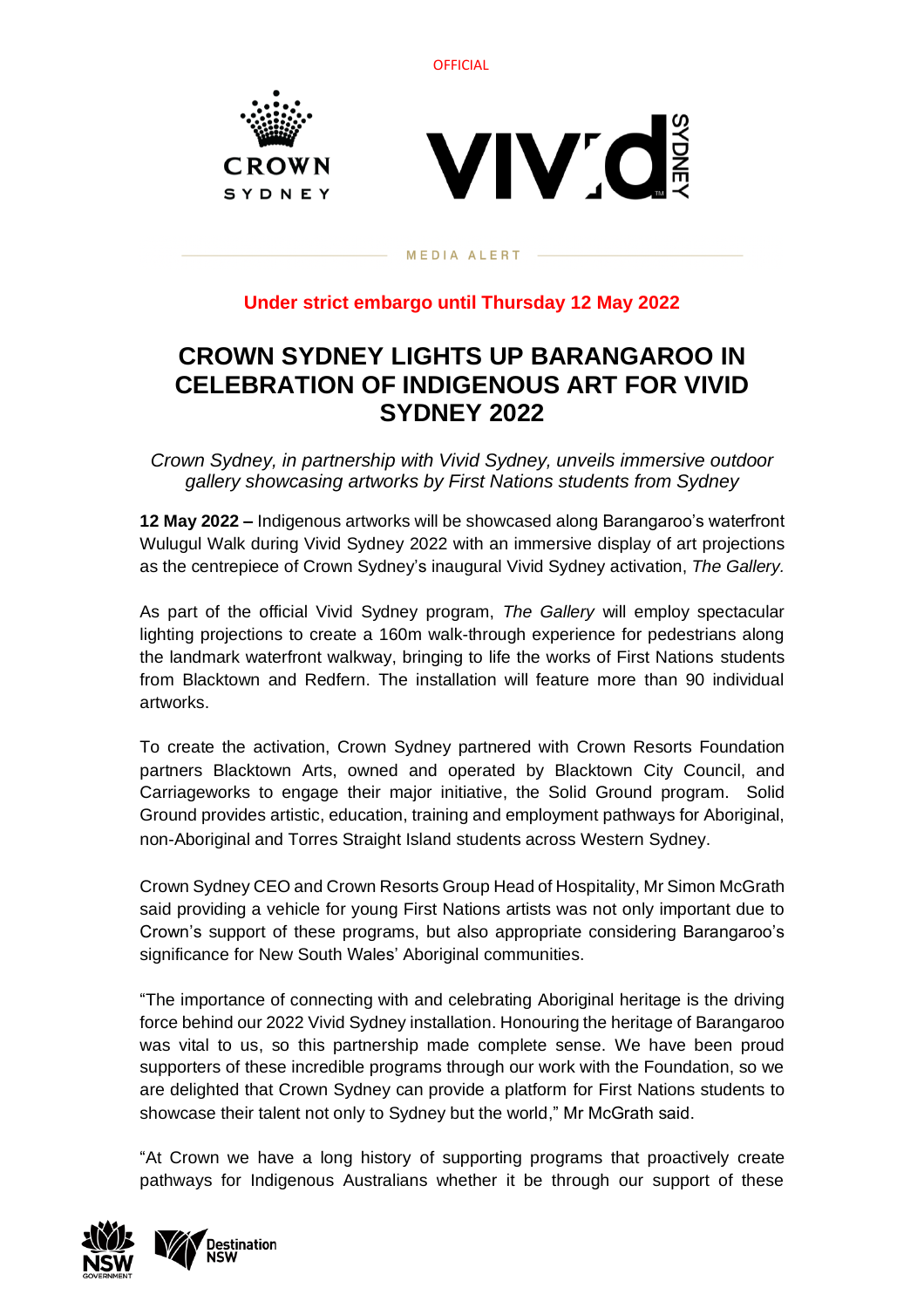

#### MEDIA ALERT

fantastic programs with Solid Ground or our own Indigenous Employment Program which celebrated ten years and 1,000 graduates just a few years ago."

Minister for Enterprise, Investment and Trade, Tourism and Sport, and Western Sydney Stuart Ayres said Crown Sydney's activation, The Gallery, will be a Festival highlight.

"Vivid Sydney shines a bright spotlight on the artistic talent we have in NSW and it is so exciting to see young indigenous artists at the forefront, telling their stories and featured in such an iconic location," Mr Ayres said.

"The Barangaroo redevelopment is crucial in creating jobs, attracting investment, driving the visitor economy and giving Sydney a world-class new waterfront development. This area has been given a new lease of life and is a must-see for visitors and those attending Vivid Sydney.

Now in its 12th year, Vivid Sydney will transform the Harbour City into an illuminating fusion of creativity, innovation and technology from Friday 27 May to Saturday 18 June, with more than 200+ events celebrating the essence of Sydney's soul including its diversity, beauty, resilience, First Nations culture, and vibrant creative community

Carriageworks CEO Blair French said "This is an incredible opportunity for Solid Ground and all the participating students"

"Spotlighting the creative vision of these First Nations artists on the global stage provides a lifechanging moment for these young people. The Solid Ground program highlights the importance of having First Nations artist-in-residence mentors for both Aboriginal and non-Aboriginal people to grow by sharing and learning from one another through art. With the support of Crown Sydney, *The Gallery* allows us to show Sydney and the world just how important these programs are to evolve connections to culture for talented young First Nations students and artists and to create professional pathways in the arts.

In addition to *The Gallery*, Crown Sydney will be an integral part of Vivid Sydney's *Our Connected City* visual spectacle, featuring the highest and largest searchlight cluster, with thirty-six beams shining from the rooftop, two-hundred and seventy metres above ground. *Our Connected City* will ignite CBD buildings in a ribbon of light from the Sydney Opera House to the northern end of the Sydney Harbour Bridge.

For updates on Vivid Sydney celebrations at Crown Sydney visit [www.crownsydney.com.au](http://www.crownsydney.com.au/)